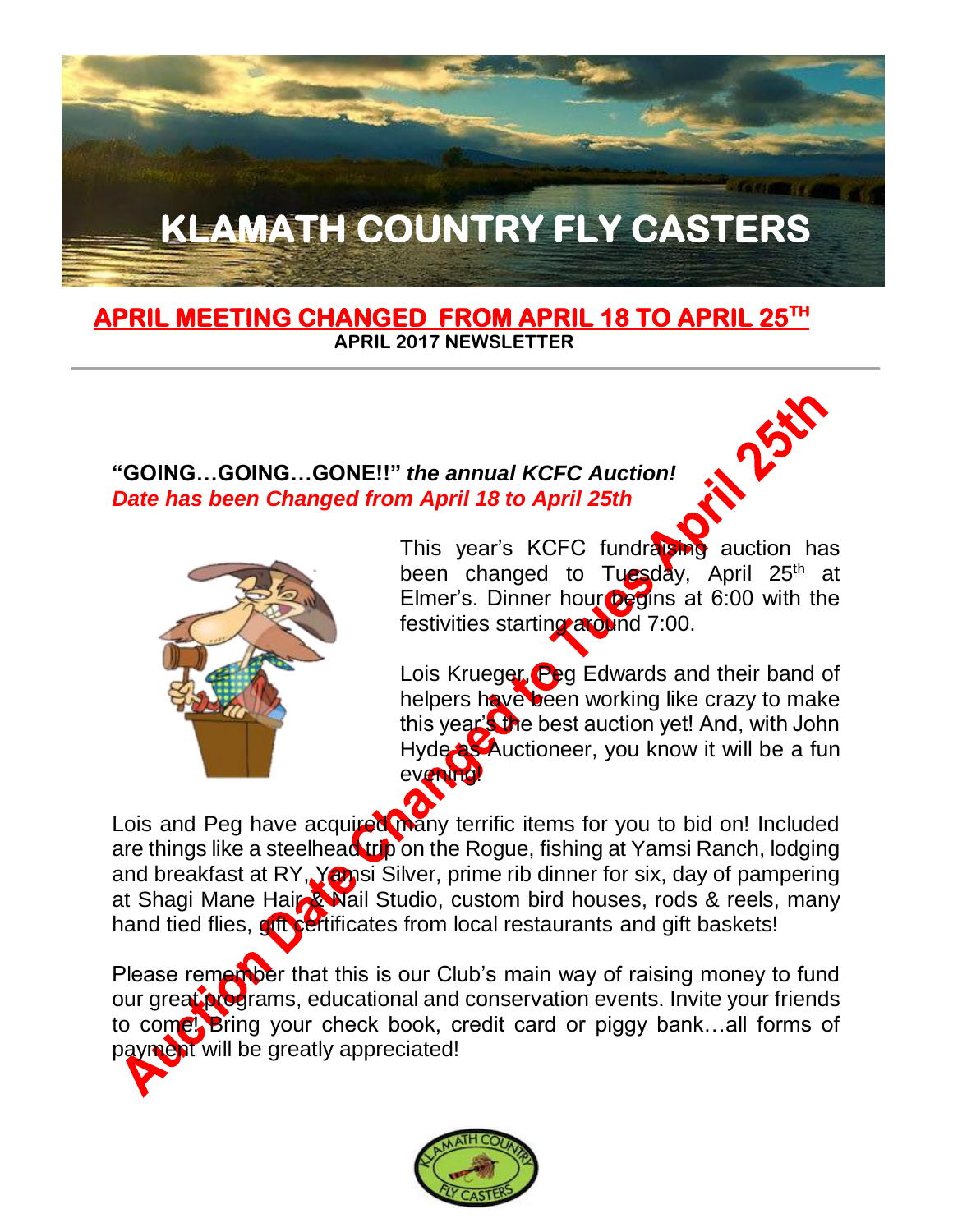#### **Calendar**

April 25: Club Annual Auction

May 16: Club Meeting - Todd **Moen** 

May 23: Fly Tying Round Table at Lakeshore Landing

June 3: Club Fly Casting Clinic at Moore Park with John Hyde

June 12: RAP Camp at Lake of the **Woods** 

Aug ??: Club BBQ at Medicine Lake

#### **OFFICERS AND BOARD**

**Dick Siemens** [resiemens@centurytel.net](mailto:resiemens@centurytel.net) President

**Carol Ann Meadows** [kcfnews@gmail.com](mailto:kcfnews@gmail.com) Vice President/President Elect

> **Peg Edwards** [edwrmed@aol.com](mailto:edwrmed@aol.com) **Treasurer**

**Peter Calvo** [nogndr@qwestoffice.net](mailto:nogndr@qwestoffice.net) **Secretary** 

**Dale Zemke** [kcflycasters@gmail.com](mailto:kcflycasters@gmail.com) Past President

**John Hyde** [yamsiranch@hughes.net](mailto:yamsiranch@hughes.ne) Board Member

> **Bob Kingzett** [bobk@wendtff.org](mailto:bobk@jeld-wen.com) Board Member

**Lois Krueger** [lk.timefliesoutfitters@yahoo.com](mailto:lk.timefliesoutfitters@yahoo.com) Board Member

> **Jim Ricks** [mtnestinor@gmail.com](mailto:mtnestinor@gmail.com) Board Member

#### **THE KCFC MISSION STATEMENT**

We, the Klamath Country Fly Casters, out of a vital interest in the sport of fly fishing, do hereby join to promote fly fishing as a method of angling, to encourage youth to learn this method of angling, and to promote and participate in meetings to educate all persons in the many aspects of fly fishing as a sport. We agree to make every effort to protect and improve fishing resources in our area by encouraging the practice of catch and release fishing of wild, native fish and by supporting fly fishing organizations in other areas in the overall quest for improvement and perpetuity of fishing resources.

The members of the board of Klamath Country Fly Casters put forth this statement:

"We invite people to become board members of the Klamath Country Fly Casters who wish to promote a healthy and harmonious sense of collegial spirit within the environmental milieu of our board. We on the board choose to care for the well-being of board members, Club members, and for our fly fishing community. We ask those who want to be board members to practice positive intervention, to work harmoniously with other board members, and be willing to promote well-being amongst fellow members of the Klamath Country Fly Casters and our community."

#### **COMMITTEES**

Conservation: Jared Bottcher Education: John Krueger IFFF Liaison: Dale B Zemke Fly Casting Events: John Hyde Fly Tying: Ralph Carestia Membership: Mark Kelley Mentoring: Dave Biddison

Monthly Raffle: Peg Edwards Newsletter: Dale B Zemke Nominating: John Hyde Outings: Jim Ricks Programs: Bob Kingzett Social/Auction: Lois Krueger

Regular KCFC meetings are held on the third Tuesday of the month, September through May, at Elmer's Restaurant, 3030 S. 6th Street, Klamath Falls. Dinner starts at 6:00 with the meeting beginning at 7:00. Board members, please be there at 5:00.

The KCFC website is: [www.klamathcountryflycasters.com](http://www.klamathcountryflycasters.com/)

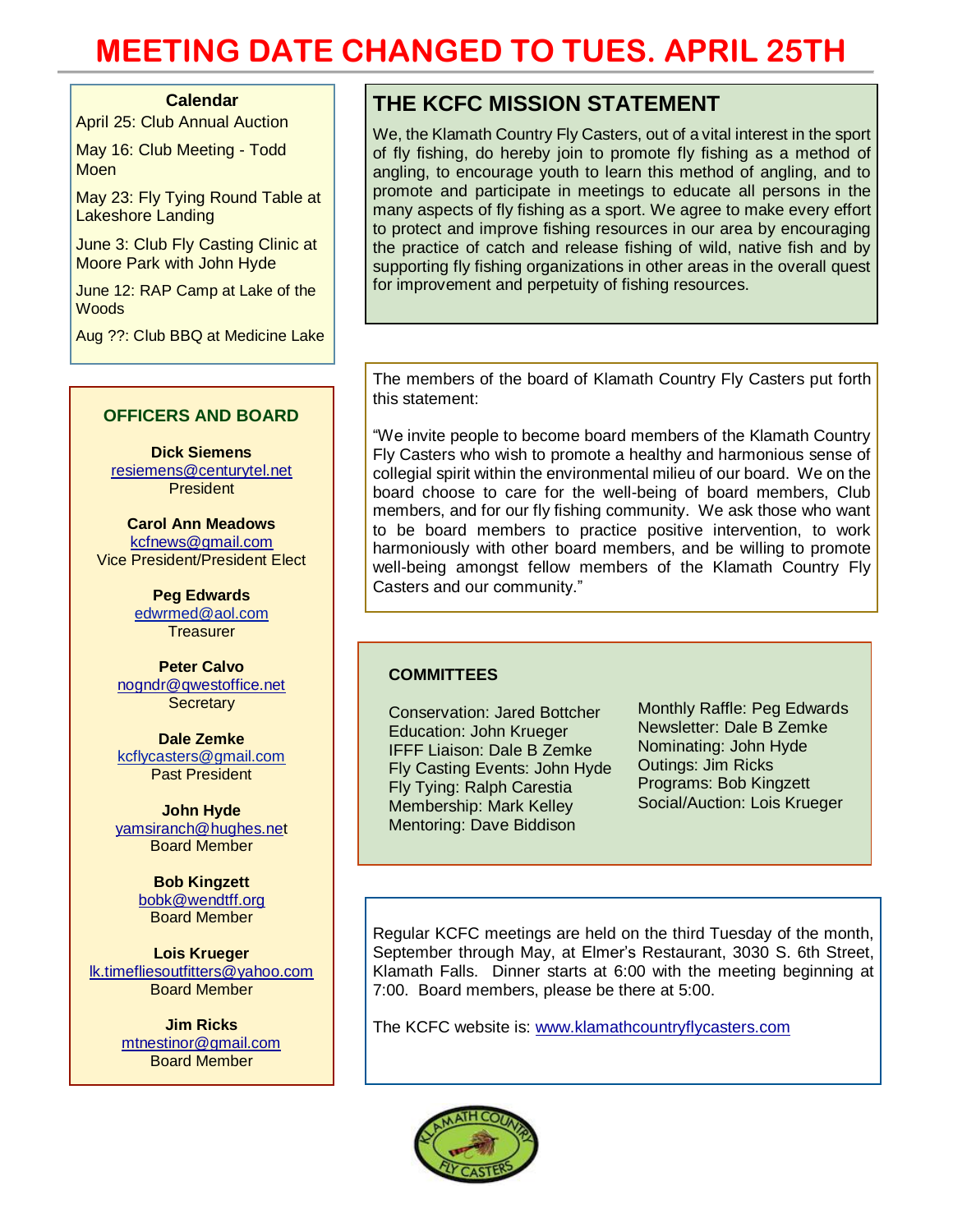#### **PRESIDENT'S MESSAGE from Dick Siemens**

I hope many of you were able to attend the Fly Fishing/Tying Expo in Albany this year. I saw a few of our members there, but unfortunately I had my first cold in two years so wasn't around as much as I would have liked. There were a lot of tiers there but some of the vendors I like to see were not there this year.



We will be drawing the winning ticket for our special fund raising raffle at the auction this month. The winner will receive a 10 ft. Echo 3 rod(5 wt), an Echo reel, an air flow line, three boxes of flies, an all-day fishing outing at the Yamsi Ranch guided by John Hyde, and dinner at the ranch following a fun day of fishing.

Our annual fund raising auction is this month. I hope to see many of you there. Bring your friends too and prepare to bid on a lot of nice items. Remember the proceeds will be used to fund club activities.

Many of you may have received an edition of the IFFF FLYFISHER E-NEWS that discussed the IFFF's position on Public Lands and Waters of the United States.

Our Club has always striven to remain neutral on any politically sensitive issues. Although we have done this in the past on an informal basis, avoiding expressing any position either pro or con, it is becoming obvious we need to do something more definitive considering the IFFF's taking a formal position on this.

We are not a Charter Club of the IFFF, rather we are an Affiliate Club. And as such could obtain grant funds for conservation projects from both the National Organization of the IFFF and the Oregon Council of the IFFF. We wish to continue to maintain this relationship for future Conservation and Education grant needs.

Therefore, your Board is discussing the best way to formalize what has been an informal policy to ensure it remains in effect in the future. It could lead to a formal Policy Statement or an amendment of our Club By-Laws and potentially our Articles of Incorporation, which will require a vote of the Membership. We will keep you advised on what the Board determines makes the most business sense for the club.

Dick

#### MEMBERSHIP MATTERS

There will be great programs and outings for KCFC in 2017. Invite a friend to come to a meeting and introduce them to our fly fishing community!

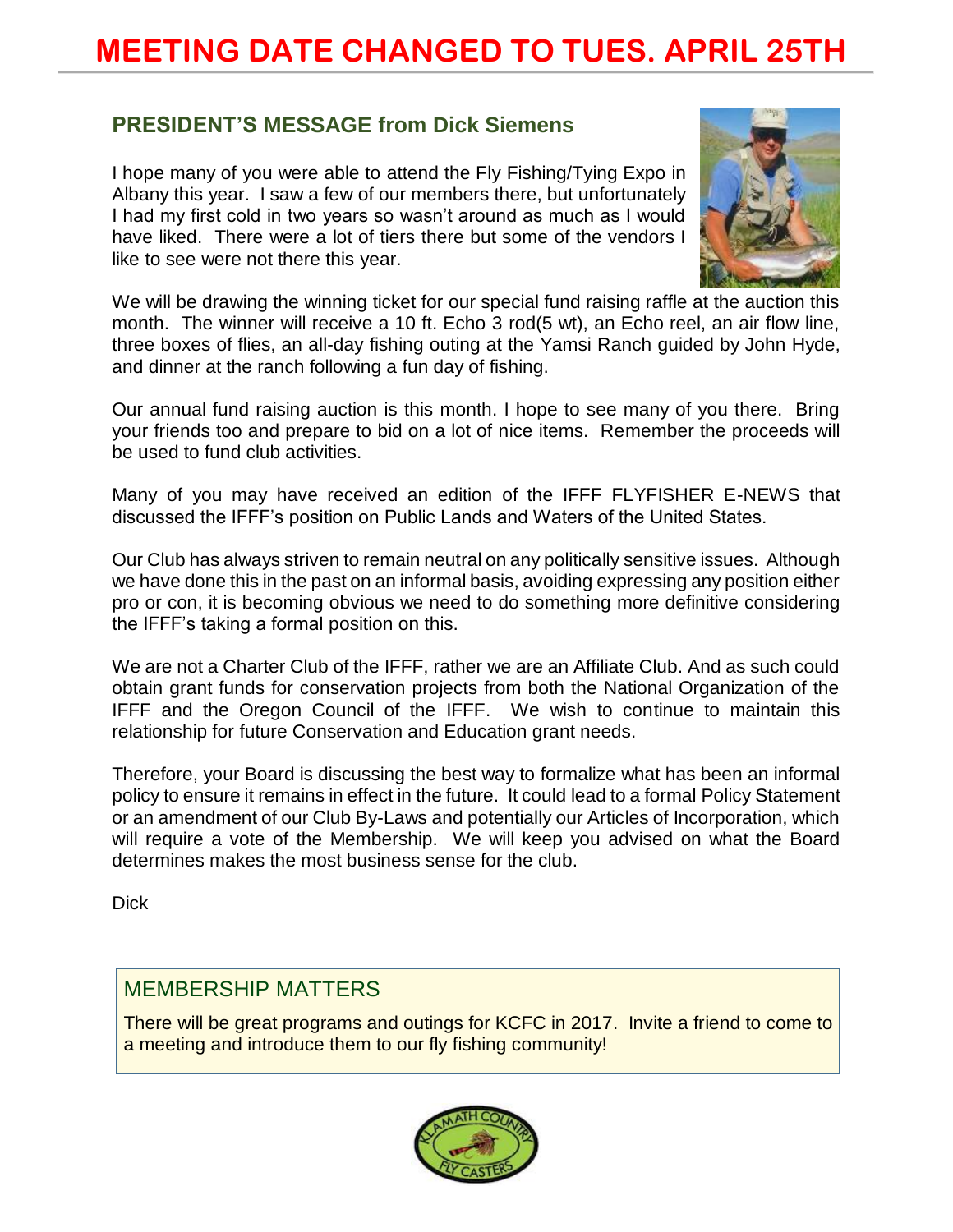#### **Club Outings:**

**Lake Juanita - Saturday June 24th** Stream Keeper - Dale B. Zemke - dale\_zemke@yahoo.com



Lake Juanita is located approximately 4 miles south and 4 miles west of Macdoel, CA. It is a small, high altitude lake that is not heavily visited or fished. It is stocked with trout and has a population of small, feisty, largemouth bass. The Lake fishes well. Excellent facilities. There is a concrete boat launch. No motors of any sort, fuel or electric, are allowed, but the size of the lake makes it excellent for row boats, float tubes, pontoon boats, canoes, or kayaks. The water stays cold all through the summer. Dress accordingly if float tubing. This will be a day trip. Please bring your own food and beverage. Drinking water and vault toilets are available. There is no day use fee at this USFS campground, only a fee if you are overnighting in the well-maintained campground. We have had club outings at this lake in the past and it has been a very successful location. A one day California license is \$15.12 or a two day for \$23.50 for both residents and non-residents alike and can be obtained online at [www.wildlife.ca.gov/Licensing.](http://www.wildlife.ca.gov/Licensing) Sign up for this outing at the April 18th Club Auction.



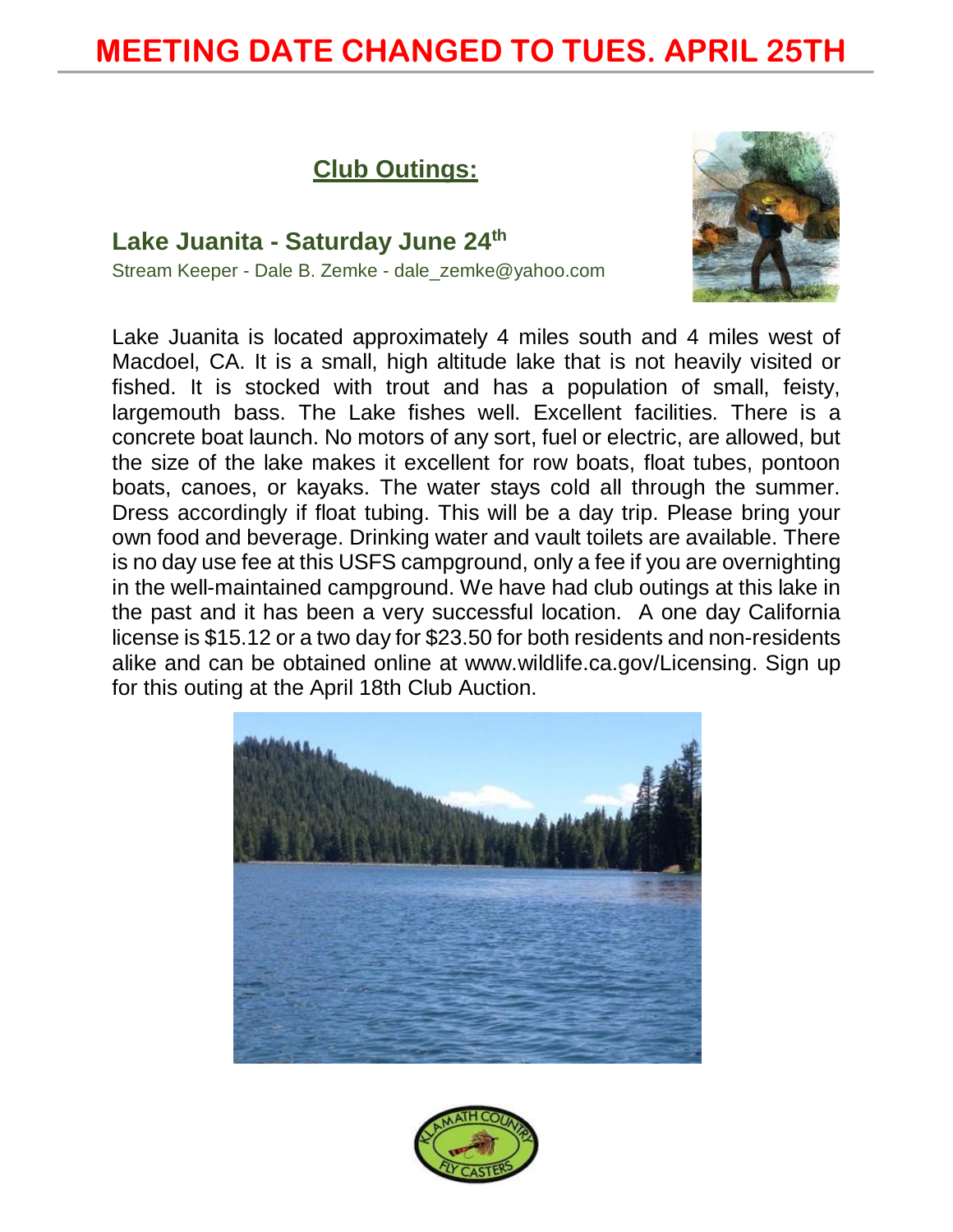#### **Volunteer Planting Opportunity at Hexagenia Ranch**

The Hexagenia Ranch and Sue Mattenberger of the USFWS are partnering to improve riparian conditions along the Williamson River just south of Lonesome Duck Ranch (map attached). The ranch and USFWS are looking for a few volunteers to help plant and cage approximately 10 trees starting at 9:00 am on Wednesday May 24th. KCFC and the USFWS will provide shovels and caging material, but please bring pliers and gloves if you plan to assist. The planting will be followed by a potluck lunch at noon and fishing the Williamson River on the Ranch after that. To reach Hexagenia Ranch from Klamath Falls, drive north on Highway 97 for approximately 21 miles, turning right at the Lonsesome Duck sign, just south of the Williamson River crossing. There will be a signup sheet for volunteers at the April Meeting.





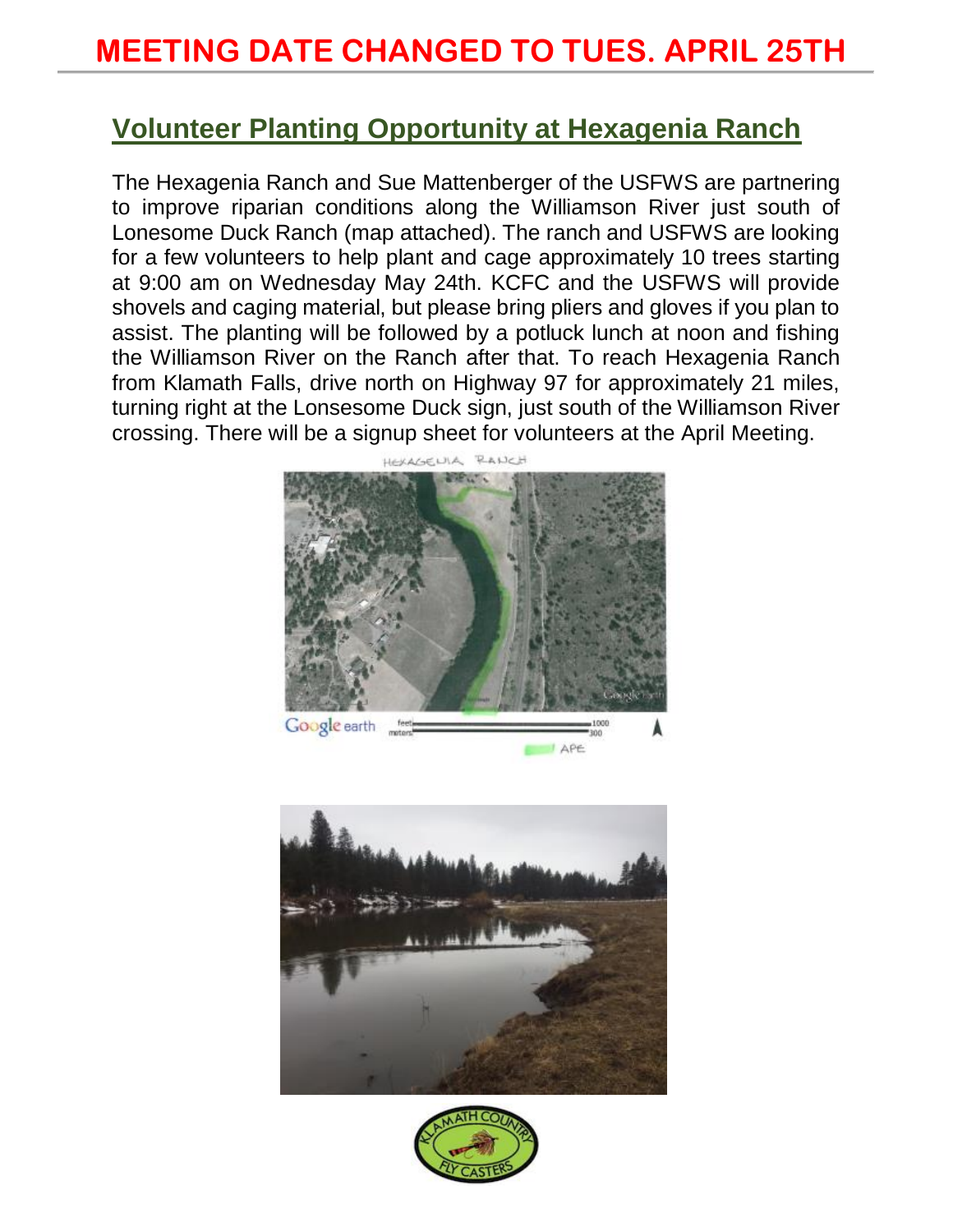#### **R.A.P. (Resources and People ) Summer Camp Fly Tying Classes**

**Date & Time:** Monday June 12, 2017 - 5:00 PM - 9:00 PM

**Schedule:** Three Class Sessions - 6:10 - 7:00, 7:10 - 8:00, & 8:10 - 9:00

**Participants:** 20 participants per session, ages 13 - 18 with some adults thrown in (Educators that attend the camp)

**Location:** Esther Applegate Camp, Lake of the Woods

**Evening Meals:** As in the past, volunteers are invited to dinner. Dinner runs from 5:15 - 6:00 PM. So plan to arrive about 4:45 PM.

**John Krueger** The Club Education Chairman will be overseeing the event.

Volunteers are needed. Please sign up at the April meeting or contact John Krueger at (541) 539-1505.

The Club will provide all of the materials and equipment.

Parking is very tight - so car pooling is highly recommended.





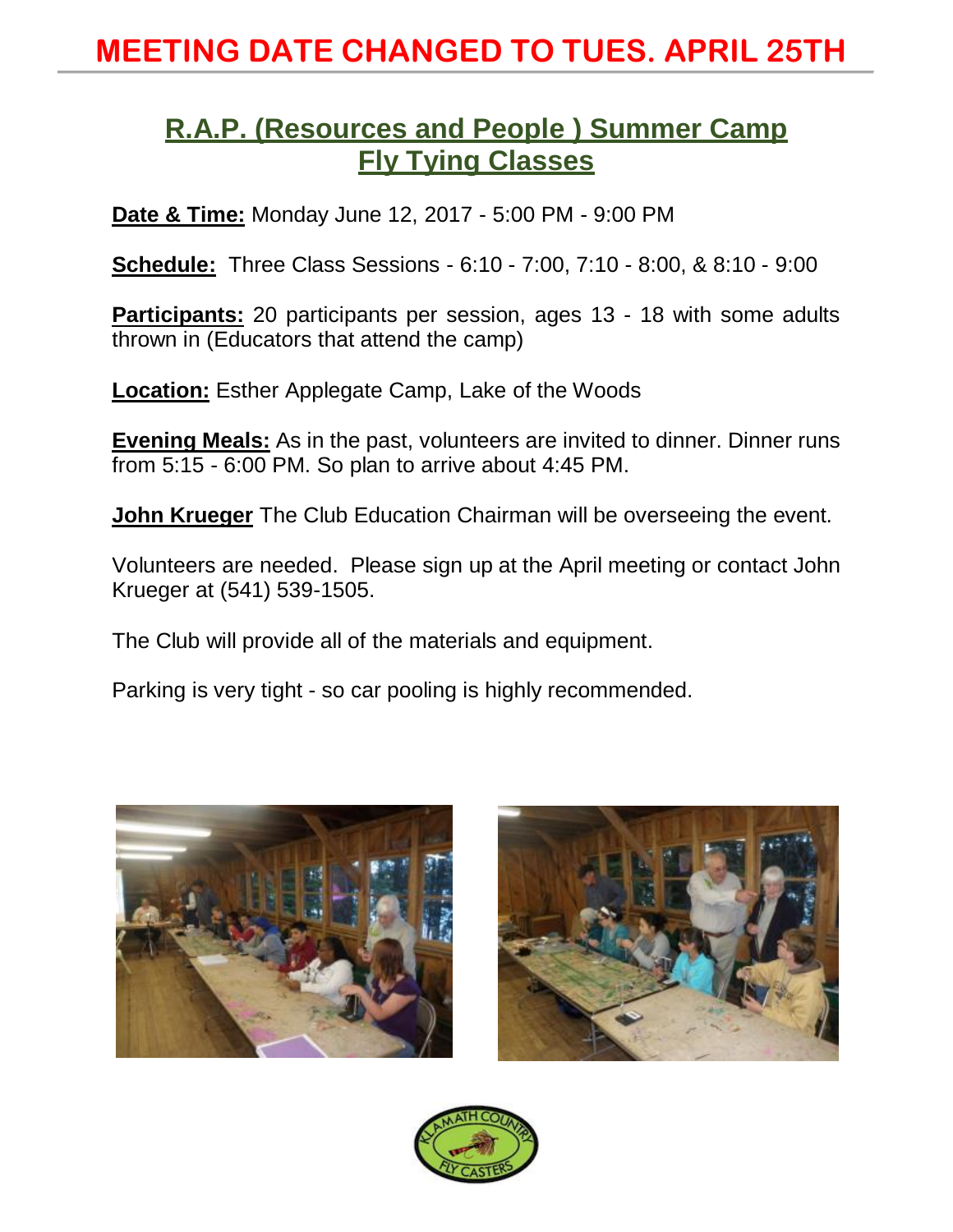# **VOLUNTEERS NEEDED**

Dates: May 18-19 (Thursday, Friday) When: 9:00 AM - 2:30 PM Where: Crater Lake resort pond (Xanterra corp.), Fort Klamath. Lunch provided for volunteers



Although our Club normally restricts our efforts to fly fishing activities, this is a great opportunity to introduce children to the spot of fishing. It is not a Club event; however, it does reach out to the community by offering volunteer assistance to a program of this sort. The classes and activities cover both conventional and fly fishing.

So, please come volunteer for the youth angling clinic in Fort Klamath. The clinic is designed to introduce kids to fishing and conservation, and "hook" the next generation. Chiloquin, Sage and Ponderosa elementary classes will be there. In the morning, students will break into small groups and rotate through several stations: 1) care of the catch/fishing regulations 2) casting and water safety 3) fly-fish casting, flies and macroinvertebrates 4) knot tying/fish identification. Help is needed to teach at the stations.

After lunch, students have an opportunity to fish for rainbow trout in a stocked pond. ODFW staff and volunteers will be on hand to help young anglers learn how to bait a hook, cast a rod and even land a fish. There will be loaner Fishing Rods and Fly Rods available for kids

Volunteers are welcome to fish the pond after the kids are gone.

Contact any of the following in order to volunteer: Bill Tinniswood (ODFW Klamath) 883-5732 x24 [william.r.tinniswood@state.or.us](mailto:william.r.tinniswood@state.or.us) Greg Lipsea (ODFW Klamath Hatchery) 541-381-2278 Jen Luke (ODFW Bend Office) 541-388-6366 [jennifer.a.luke@state.or.us](mailto:jennifer.a.luke@state.or.us)



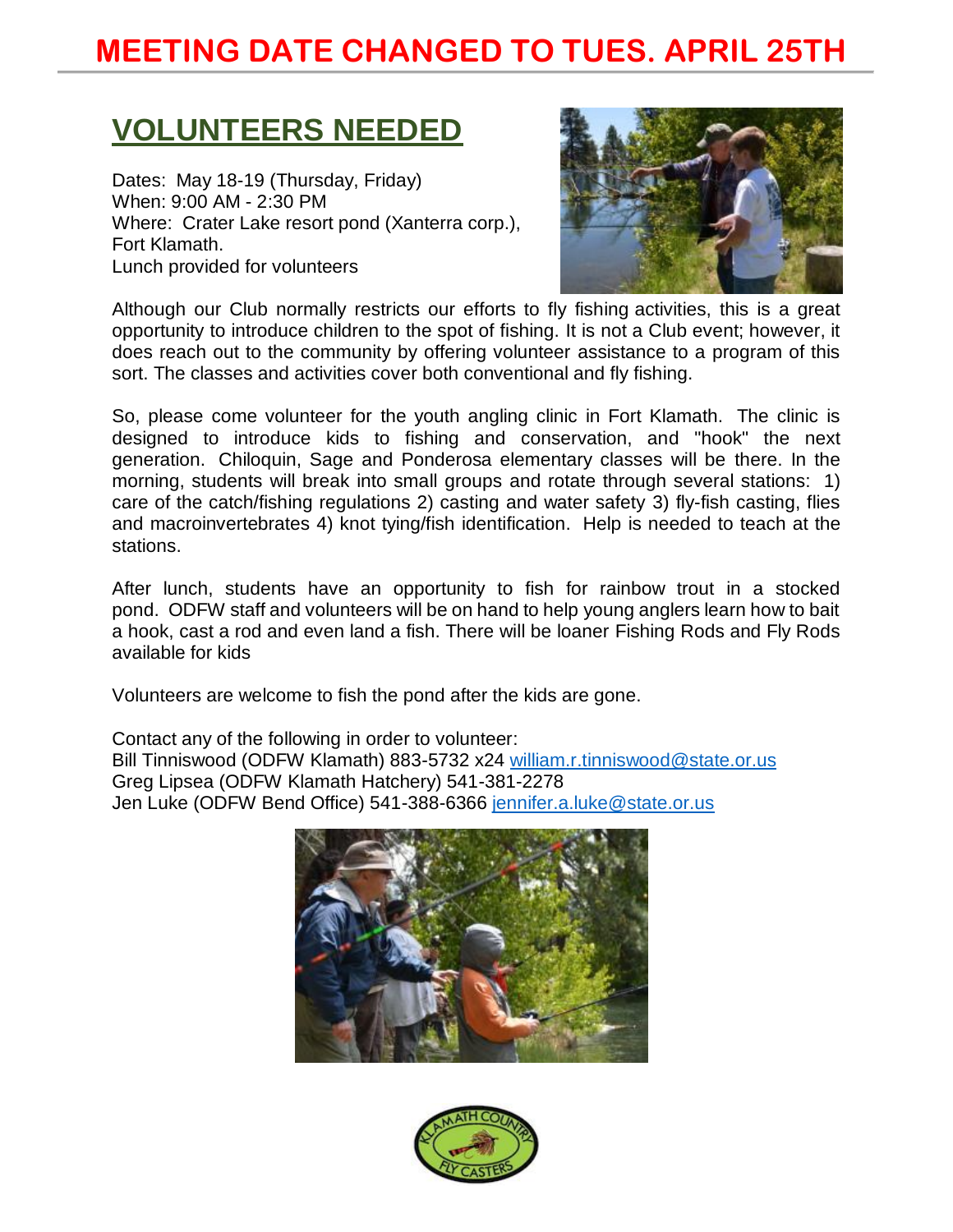### INDISPENSABLE FLIES, **by Ralph Carestia**

#### **BH Featherduster Nymph**



The **Bead Head Featherduster** nymph was developed by Wally Eagle in West Yellowstone in the 70's. He always said "it is a fish getter". As the name says it was originally tied with a real feather duster. It is particularly effective as a callibaetis nymph. It is also a great general mayfly nymph pattern for spring creeks and rivers. I'm fairly certain they will work for trout elsewhere and probably other fish too. The ostrich herl used in the Featherduster is a great representation of the pulsating gills found on the abdomen of many mayfly species. This pattern is one of our favorite lake callibaetis nymphs and fishes great when weighted with a bead and slightly twitched in front of cruising trout.

#### **Materials:**

| Hook:    | TMC3761 & TMC3762 #10-18                                       |
|----------|----------------------------------------------------------------|
|          | 2 x long nymph hooks (I prefer 2x long hooks when using a bead |
|          | and regular hooks without a bead)                              |
| Bead:    | Tungsten Color of choice and sized to hook                     |
| Weight:  | <b>Non Lead wire</b>                                           |
| Thread:  | UTC 70 Denier, Camel color                                     |
| Tail:    | <b>Pheasant tail</b>                                           |
| Rib:     | <b>Gold BR or Small ultra-wire</b>                             |
| Abdomen: | <b>Ostrich Herl</b>                                            |
| Thorax:  | <b>Ostrich Herl</b>                                            |
| Legs:    | <b>Pheasant Tail</b>                                           |

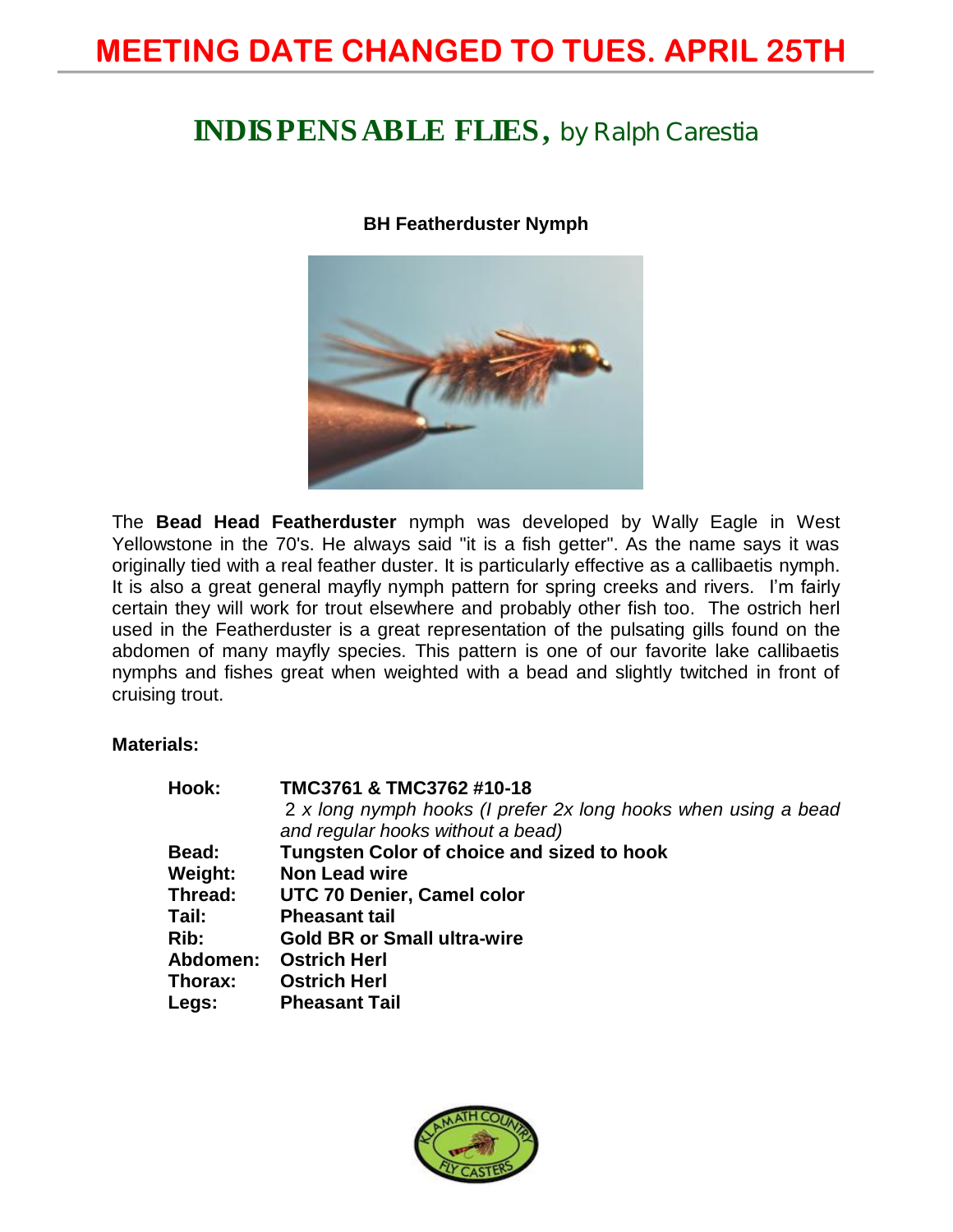#### **Instructions:**

1) Put bead on hook and slide to the eye. Wrap lead onto the shank and butt it up against the bead. I put enough lead on there to take up the space where my thorax will be.



2) Cover lead with thread and create a smooth underbody.



3) Measure some pheasant tail fibers for length and tie them in at the above the barb of the hook. Wrap forward to the back of the lead wire. I like my tails to be roughly half the length of the hook shank.



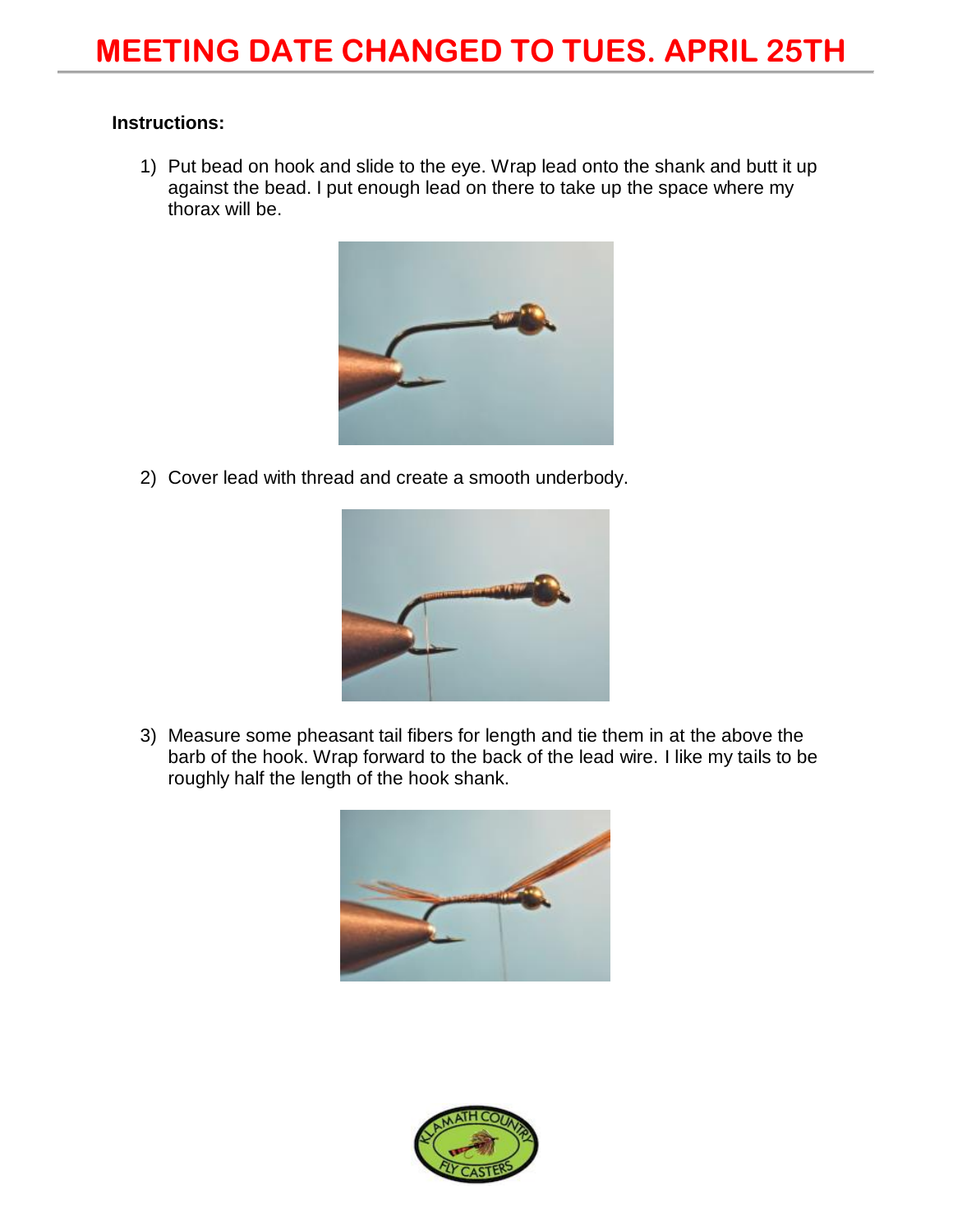4) Pull the pheasant tail fibers back over the hook and wrap to the tail.



5) Tie in a wire rib on the bottom side of the hook. I tie it in on the bottom side so that the first half wrap begins under the hook.



6) Tie in one to two Ostrich herl at the bend and bring thread to the area at the start of the thorax. Twist herls together. I try not to make this very dense.



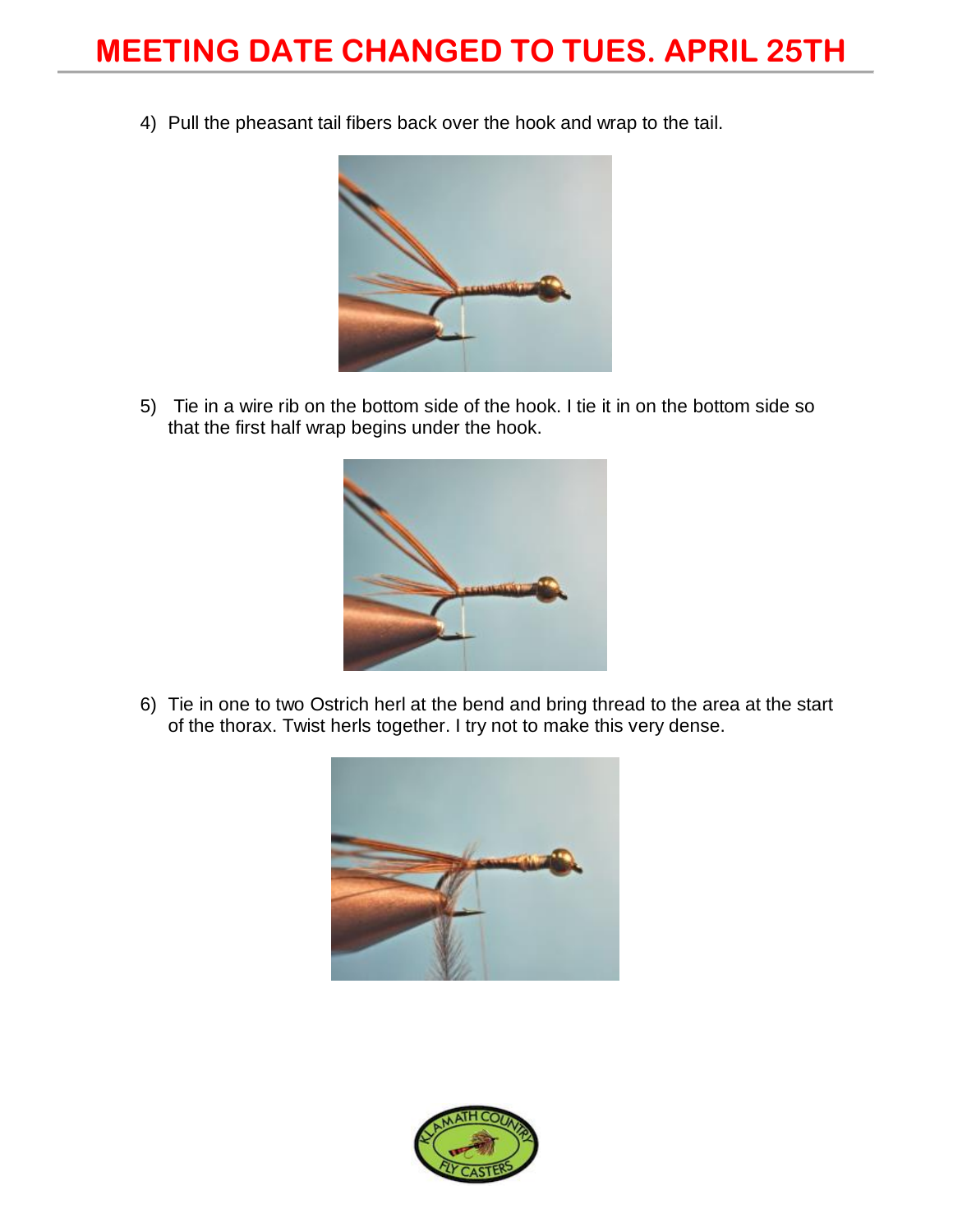7) Palmer the ostrich herl forward to a point where the thorax begins.



8) Pull the pheasant tail fibers back over the hook and tie in where the thorax begins.



9) Create a rib by using the gold wire to tie down the pheasant tail.



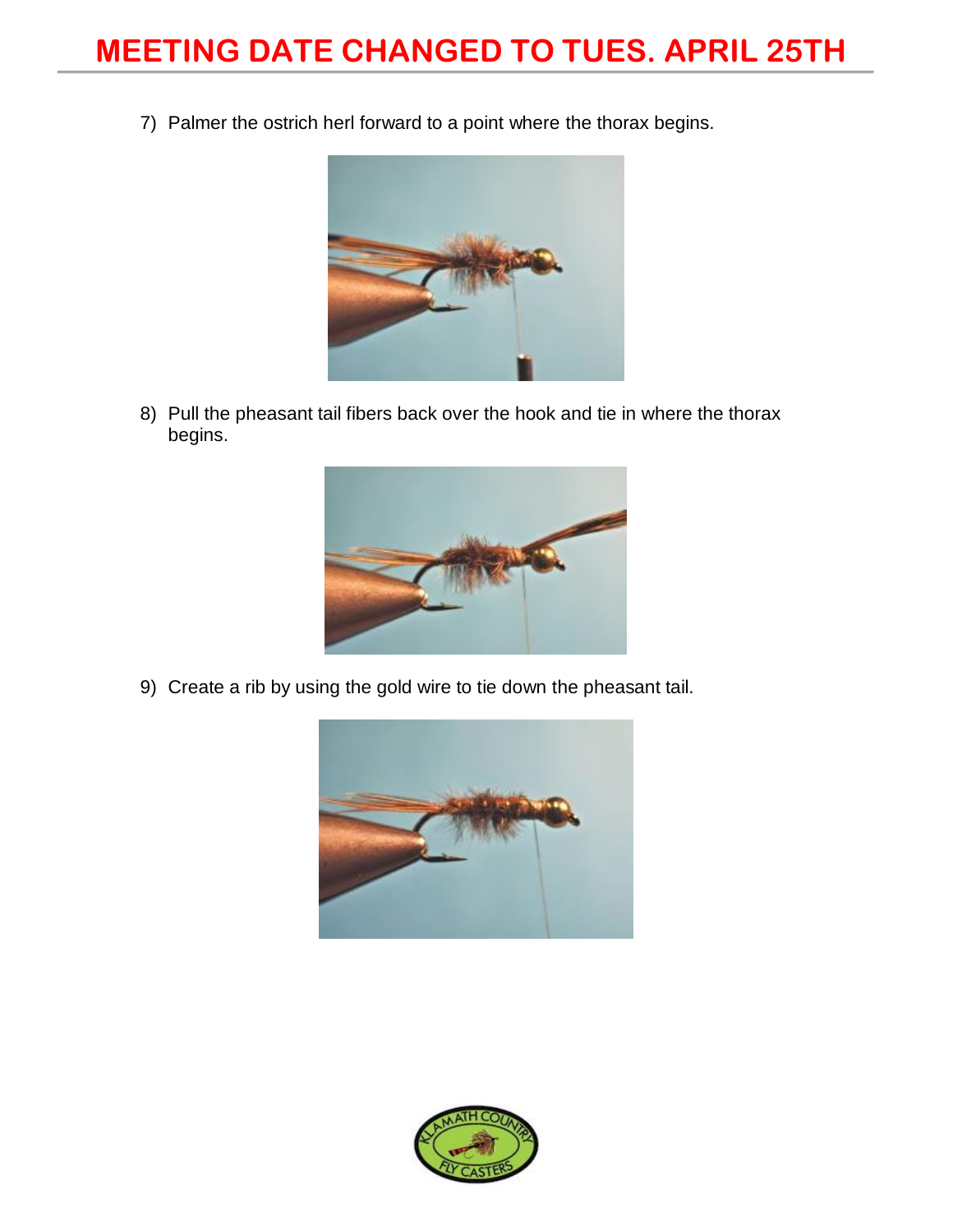10)Measure another bunch of pheasant tail fibers ( about ½ the Gape width). The butt ends of the fibers will become the wing casing. Tie in the pheasant tail fibers.



11)Tie in a few more herls, twist together, and palmer. You could twist these with the thread to reinforce the herl if you want. I like to make the thorax area a little denser than the abdomen.



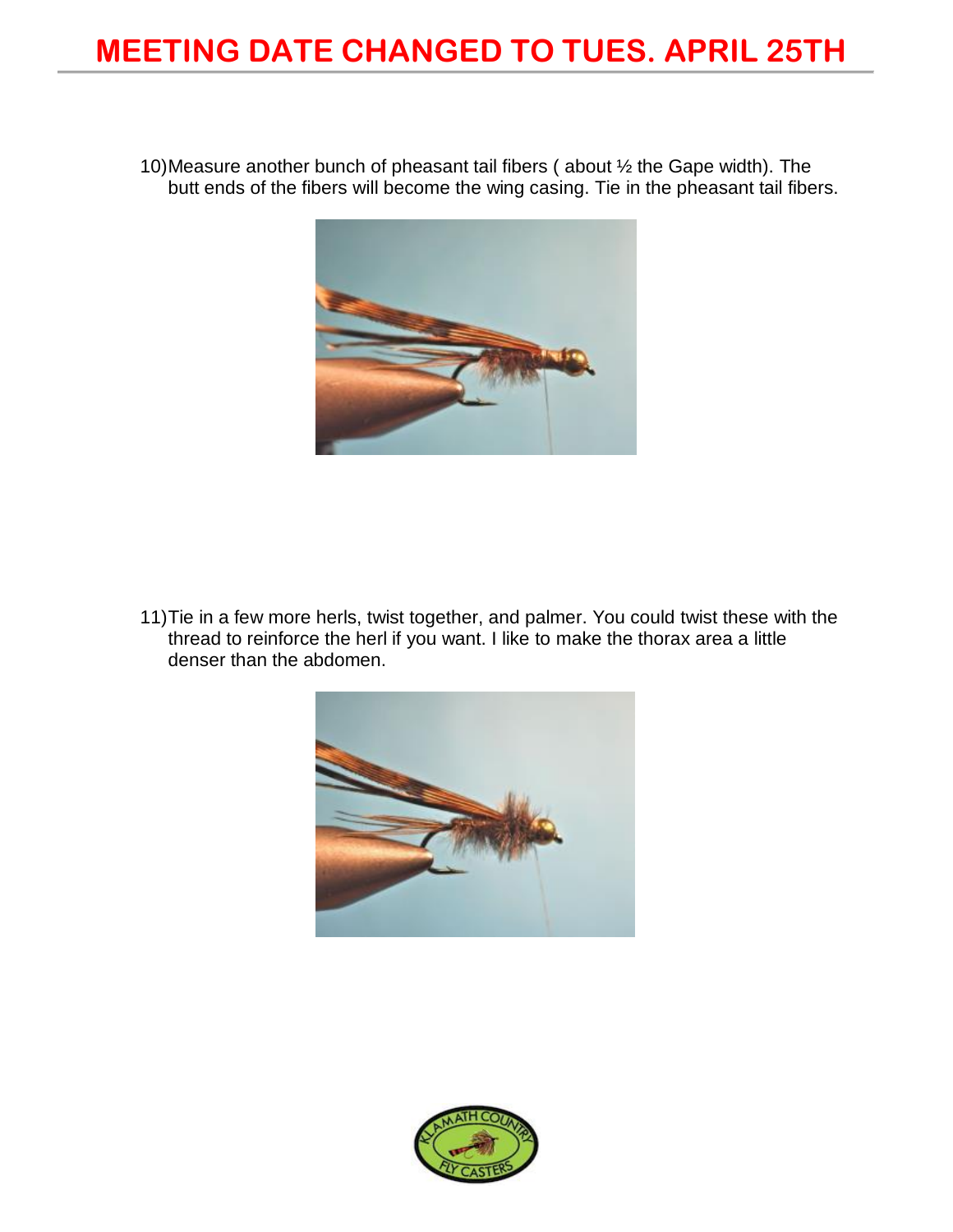12)Separate the pheasant tips, pull the butts over to form the wing case, and tie them in dividing the tips.



13)Pull one of the remaining pheasant tail fibers (3 to 4 fibers on each side) back along each side of the hook and bind it in place with a turn or two of thread. Pull down on the tying thread and tug the remaining two pheasant tail fibers that are sticking out over the hook eye toward the bend of the hook to break them off.



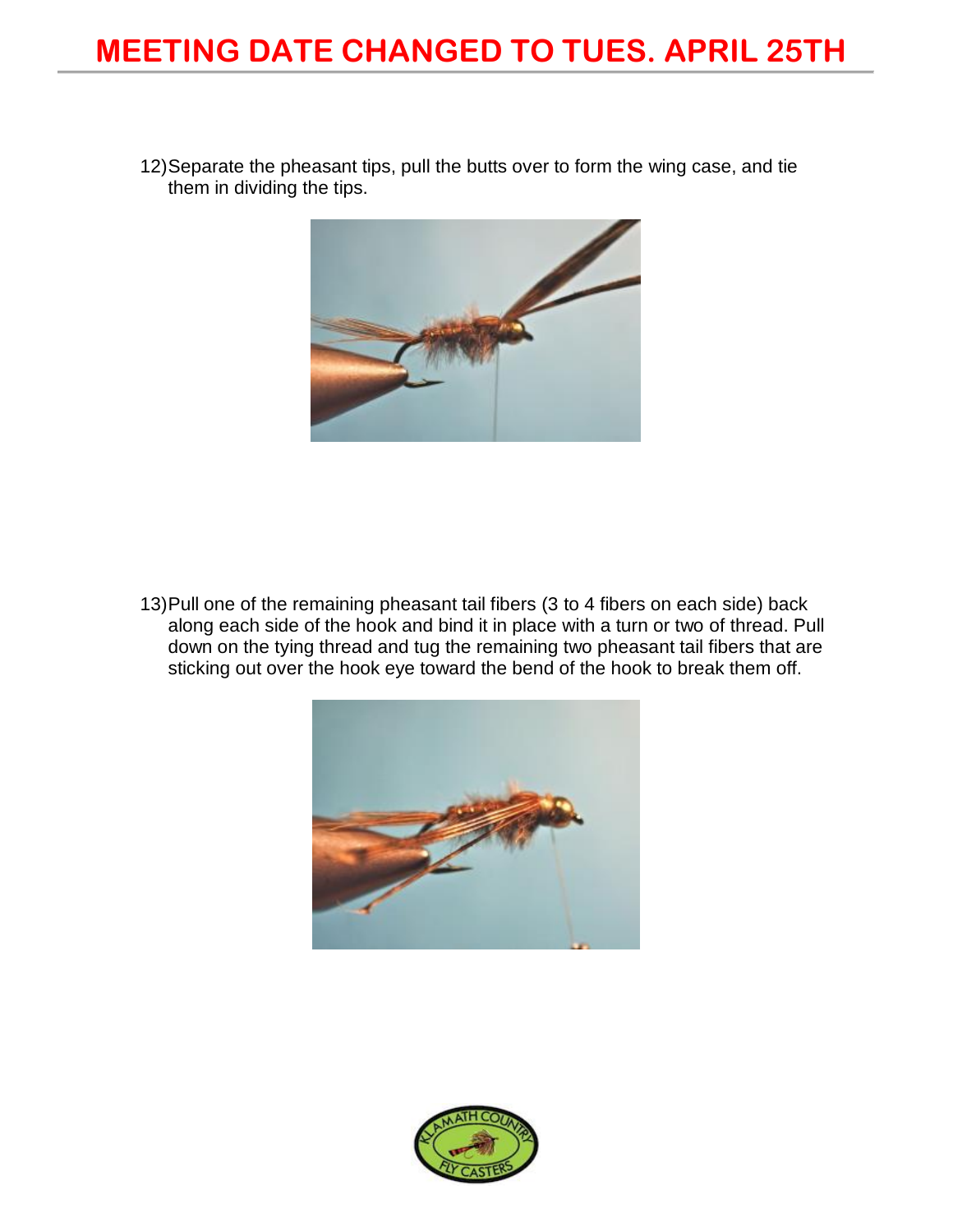14)Build smooth thread head to cover the tie down are and whip finish the thread. Clip the thread. Trim the legs even with the back of the wingcase and add a drop of head cement to the thread head.







**Bottom view Top View** 

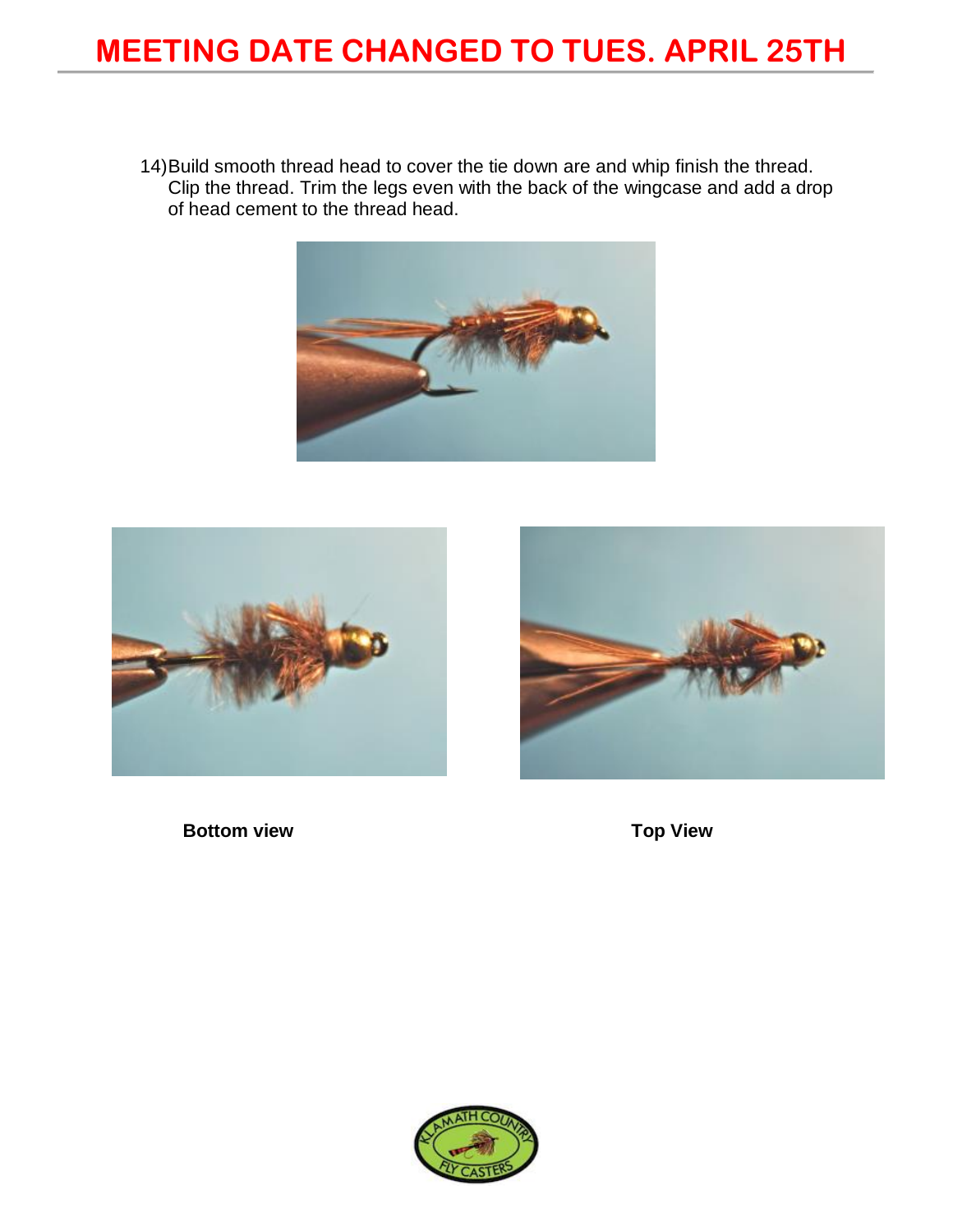